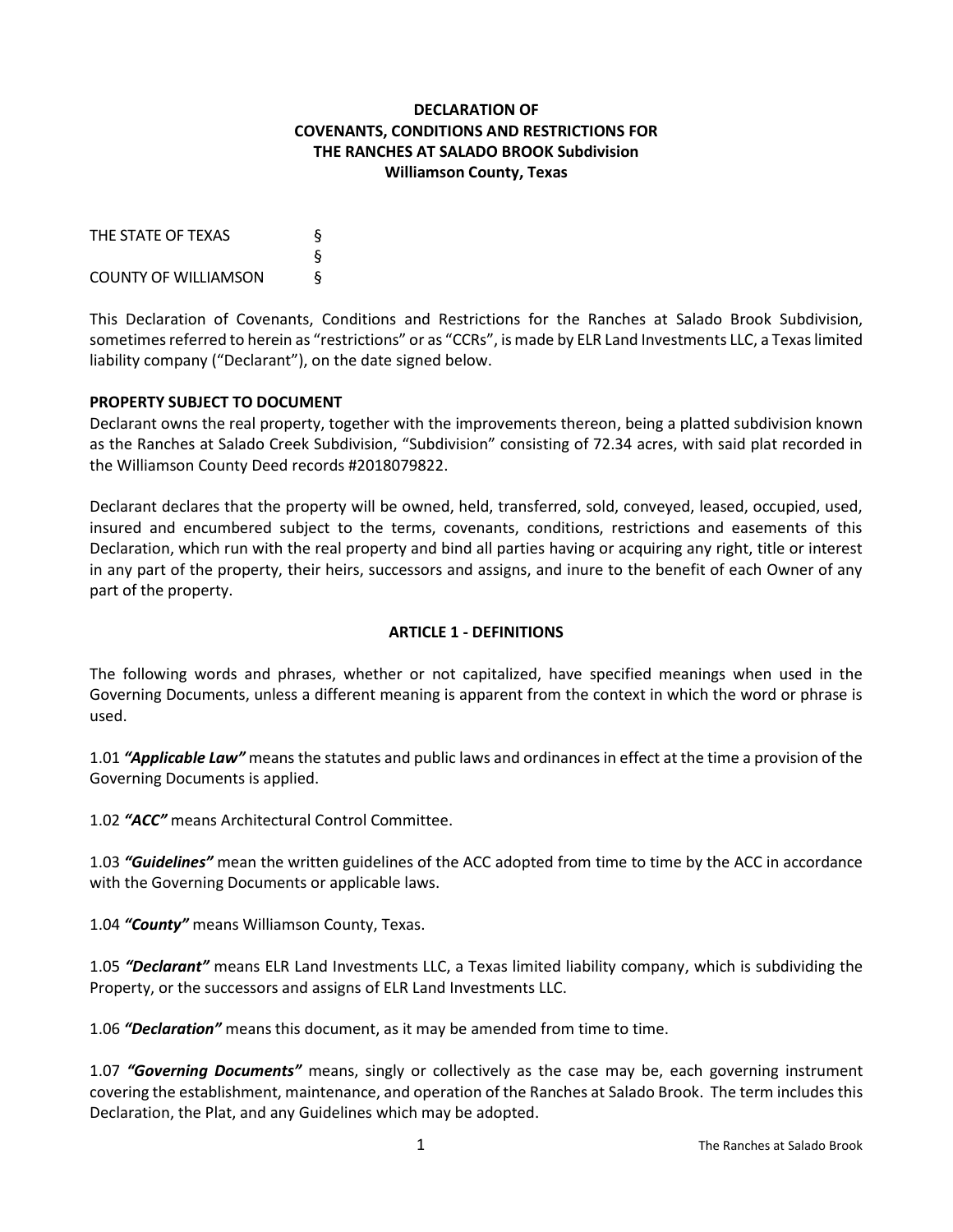1.08 *"Lot"* means a portion of the Property for which independent ownership has been established by a deed from Declarant. Each separate portion of the Property conveyed by Declarant shall be a Lot.

1.09 *"Majority"* means more than half. A reference to "a majority of Owners" in any Governing Document or applicable law means "Owners of at least a majority of the Lots", unless a different meaning is specified.

1.10 *"Owner"* means a holder of recorded fee simple title to a Lot.

1.11 *"Property"* means all the land subject to this Declaration and all improvements, easements, rights and appurtenances to the land that is described in Exhibit A to this Declaration.

1.12 "**Public View"** means any activity, property location or structure that is visible from a public roadway.

1.13 *"Resident"* means an occupant of a dwelling, regardless of whether the person owns the Lot

#### **ARTICLE 2 – PROPERTY**

**2.1 The Ranches at Salado Brook Subdivision** consisting of 23 lots as shown on the plat recorded at Williamson County file #2018079822 .

**2.2 Adjacent Land.** Declarant specifically makes no representation as to the future uses of any adjacent land that may be owned by Declarant and specifically excludes any such land from these CCRs.

**2.3 Additional Property.** Additional real property may be annexed to the Property and subjected to this Declaration on approval of Owners representing at least 67% of the Lots in the Property, or by Declarant if Declarant is the controlling member of the ACC. Annexation of additional property is accomplished by recording a declaration of annexation, including an amendment of Exhibit A, in the Real Property Records of the County.

**2.4 SUBDIVIDING OF LOT**: Once a Lot has been sold by Declarant, the lot shall not be further divided, subdivided or sold in any manner that creates two or more parcels from the original lot as it was conveyed by Declarant.

**2.5 EASEMENTS** Each lot shall be subject to a 10' general utility easement along each Property line except that there shall be a 15' public utility easement along each public road. In the event that the public road is widened, the 15' public utility easement shall be relocated to 15' along the widened roadway. Such easement may be used by the Declarant or his assigns, by owners of property within this subdivision, by public utility providers and by local or state governmental utility providers for the installation and maintenance of utility lines and structures. Specifically the general utility easement along the property lines may be used by adjacent lot owners within the Subdivision if needed to obtain access to a utility provider's service. The Property is also subject to all restrictions, easements, licenses, leases and encumbrances of record.

#### **ARTICLE 3 - CONSTRUCTION AND IMPROVEMENTS**

#### **3.01 DECLARANT'S VISION**

Declarant envisions that the Ranches at Salado Brook will be an attractive residential community that includes ranching, farming and wildlife enhancement. The covenants are intended to promote each owner's enjoyable use of their property while also enhancing the quality of life for the neighborhood.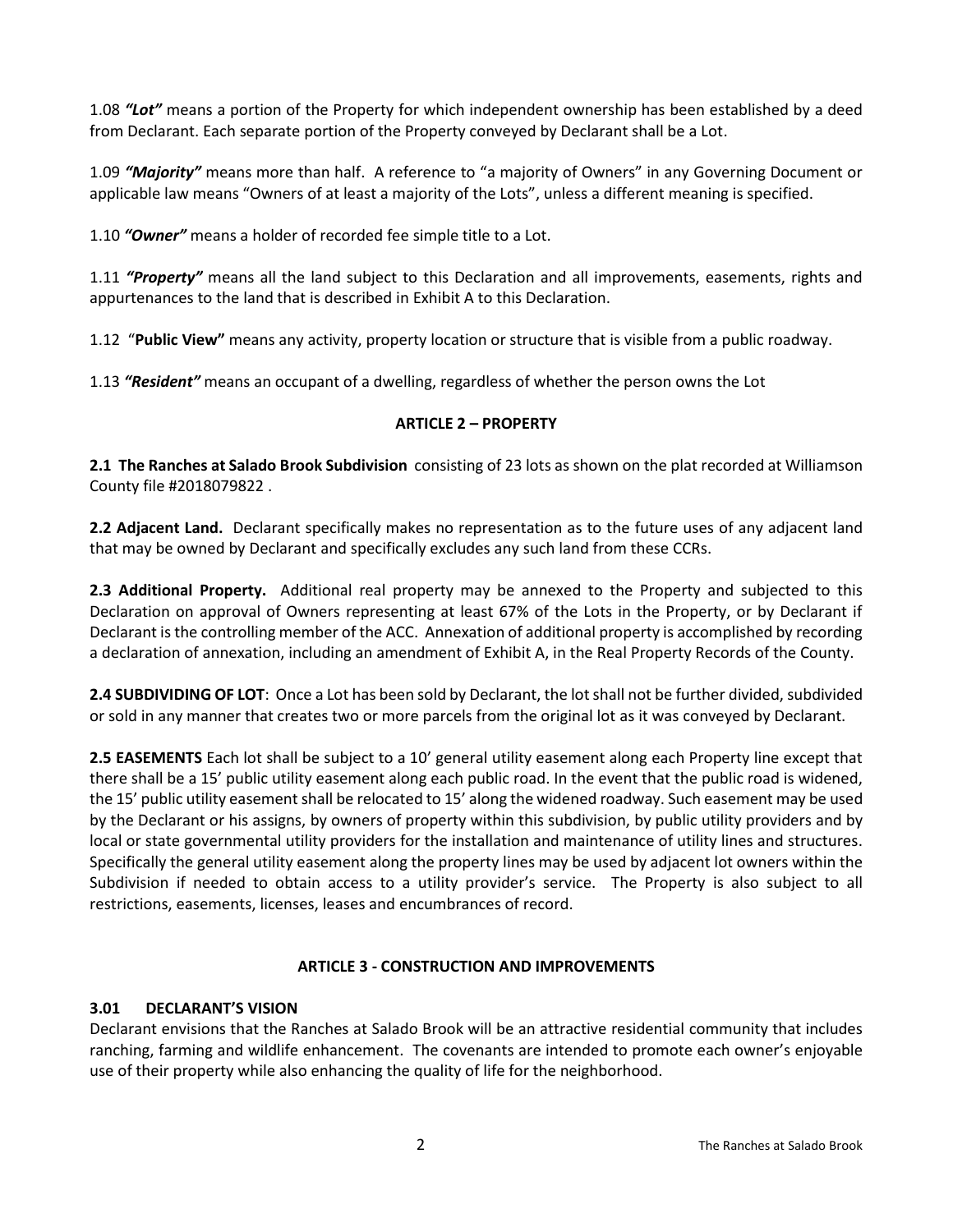**3.02 USEAGE:** Except as expressly provided in this Declaration to the contrary, each Lot will be used primarily for residential, farming, ranching and/or wildlife enhancement purposes. Owner is not required to build a residence on the Lot.

### **3.03 BUILDING SET-BACKS**

No building may be placed within 45' of a public roadway, or within 10' of the property line.

## **3.04 RESIDENTIAL STUCTURES**

### **3.04 A CONSTRUCTION AND MATERIALS**

All buildings constructed shall be of quality construction and shall be constructed of approved building materials. "Quality construction" relates to construction performed by a trained, qualified builder with home construction experience.

**3.04 B NUMBER OF DWELLINGS:** Owner may construct one primary single family dwelling and one secondary single family dwelling on the Lot, but no more than two single family dwellings may be constructed on the lot and no more than two single families are allowed to reside on the Lot. While two residential dwellings are allowed, the dwellings shall not be sold separately and may only be sold together as a single lot. The first residential dwelling constructed shall be considered the Primary Dwelling and must meet the appropriate requirements.

#### **3.04 C PRIMARY DWELLING**

- a) If a single story, the structure must include a minimum of 1600 square feet of heated and cooled area; if a two story structure, it must contain a minimum of 1800 square feet heated and cooled area.
- b) Must be constructed on a concrete slab
- c) The minimum roof pitch shall be four (4) feet by twelve (12) feet.
- d) Thirty five percent (35%) of the first floor exterior walls on the front and sides must include masonry provided that the ACC may remove the masonry requirement for log homes and appealing designs based on all wood siding
- e) Approved building materials for exterior walls of residential buildings include only brick, stone, stucco, wood, wood siding, or a cementious-fiber planking product like "Hardi-Plank". These building materials must be specifically identified on the plan submittal and dimensions noted. For purposes of this declaration, only brick, stone, and stucco are considered "masonry".
- f) Approved building materials for roofs of residential buildings are slate, Galvalume standing seam metal, tile, dimensional composite shingles or built-up flat roofs. Composite shingles, must have a minimum manufacturer's warranty rating of twenty-five (25) years and constructed of Architectural Dimension Shingle (mid-weight), and with the approximate color of either muted brown, weathered wood or gray.
- g) Must include an attached or detached garage for a minimum of 2 cars but no more than 5 cars. If detached, the garage cannot have a roof line that is higher than the primary residential structure and the garage must be constructed using the same exterior design and materials as the primary residence
- h) **LOG HOMES.** Approved building materials for exterior walls of residential structures shall include logs provided the log materials are manufactured by a company that specializes in the log home industry. The ACC shall have the right to remove the masonry requirement for appealing log home designs
- i) **BARNDOMINIUM STYLE** Roof must have a minimum pitch of 4/12 and the roof must overhang and extend past the exterior walls a minimum of twelve (12") inches on all sides visible from public view. Metal siding must be specifically approved by the ACC, which shall have the right to place strict limitations on the location, type, shape and design of the metal. Any metal siding must be shaped with small ribs on 8"-12" center, the metal roof and metal walls must be painted contrasting colors, the metal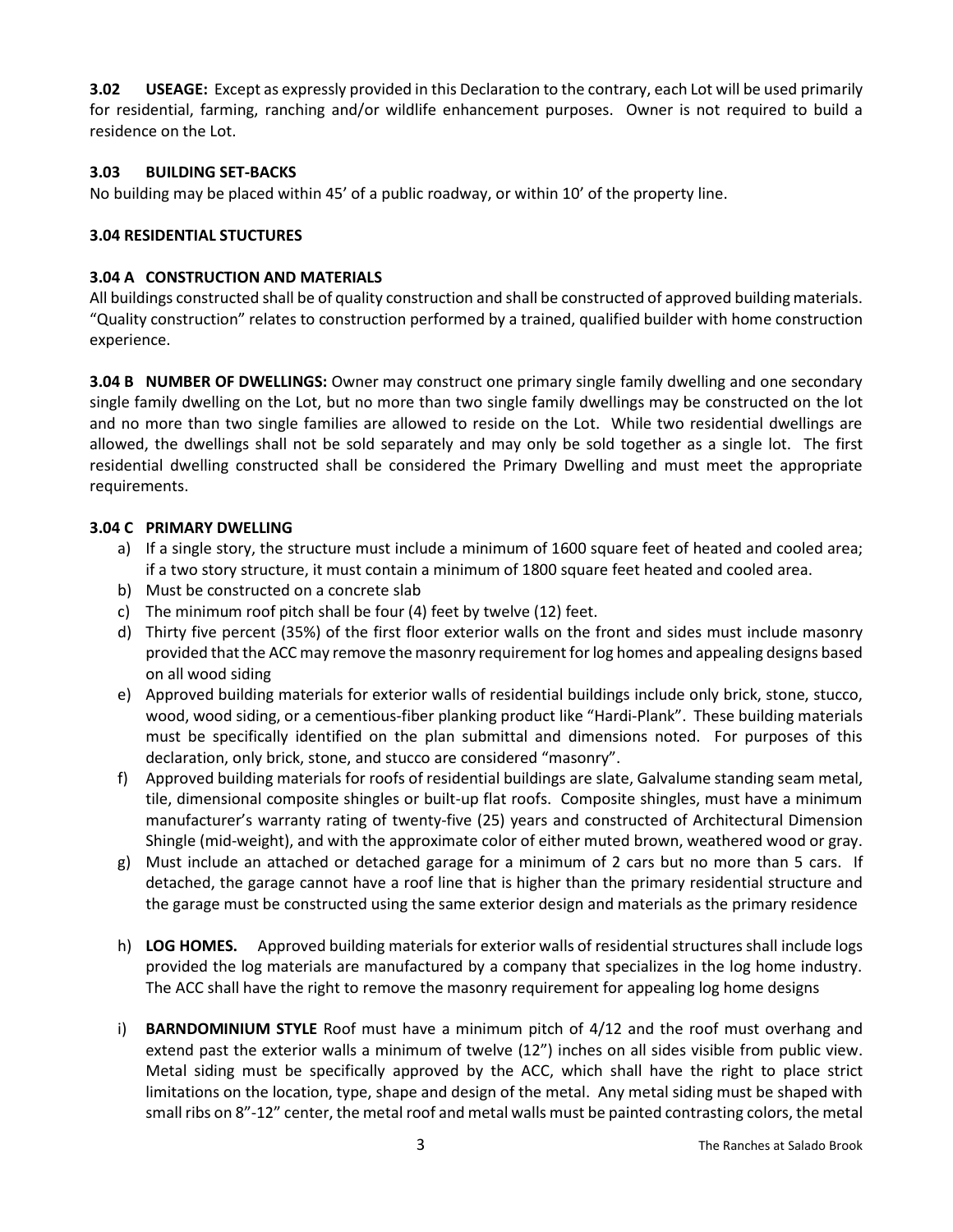siding on walls must be placed so the ribs are vertical. Window and doors must include a minimum 3" wide trim piece of a contrasting color. Doors and windows must be residential in style. The plan must include porches and other features to enhance the residential appearance, and must meet the 35% masonry requirement. The intent of this provision is to allow barndominium construction that employs methods resembling a typical residential home and to prohibit construction methods that have the appearance of a commercial building or shop.

#### **3.04 D SECONDARY DEWELLING:**

- a) Must be constructed to the same construction and material specifications as the primary residence except there is no minimum square footage requirement. A secondary residence may be constructed as part of a garage or barndominium.
- b) The secondary residence shall not exceed 1000 square feet of living area, or more than 60% of the square footage of the primary residence, whichever is greater.
- c) The Secondary Residence shall not be constructed prior to the construction of the Primary Residence.

#### **3.04 E MANUFACTURED OR MOVE-IN HOMES**

No mobile homes or other structures that are completely or partially constructed offsite may be moved onto the property including single, double or triple wide mobile homes, modular homes, prefab homes, or other move-in buildings, regardless of whether the same are placed on a permanent foundation. This Article does not apply to move-in structures specifically allowed by other provisions of this Declaration.

**3.05 BARN, SHOP AND OTHER BUILDINGS:** To avoid unsightly storage and keep the area attractive, each owner may construct a barn and/or other buildings to provide storage for equipment and supplies needed to facilitate the residential, farming, ranching and wildlife activities of the Owner on the Lot. Approved building materials include any materials approved for the residential structures as well as metal siding, metal doors and metal roofing, provided however that corrugated metal may not be used on the exterior of any structure. The buildings must be attractively designed with colors that follow the theme of the residence and must be constructed of new materials. Buildings specifically must not be used for commercial activity as further explained elsewhere in these Declarations. No buildings or any part thereof may be leased or rented for storage or any other purpose. No more than two such buildings may be constructed on the Lot and the combined area of the buildings shall not exceed 2500 square feet unless a variance is granted by the ACC.

**3.06 ACCESSORY STRUCTURES.** Accessory structures, such as gazebos, storage sheds, playhouses and greenhouses, must contain no more than 400 square feet each and no more than three accessory structures will be allowed without specific approval of the ACC. Accessory structures may be constructed on the Lot or may also be constructed offsite and moved onto the Lot. All such structures shall be appropriately maintained in a reasonably neat, clean and attractive manner. No Accessory Structure shall be used at any time as living quarters. Failure to adequately maintain the appearance of such items shall constitute grounds for its removal, upon the request of the ACC.

**3.07 COMMERCIAL SHIPPING CONTAINER**. A commercial shipping container is defined as metal structure or box which is typically used in the shipping industry for transporting freight. Such structures are prohibited and shall not be placed on the property for any purpose other than for temporary storage during the construction of the primary residence for a period not to exceed 12 months.

#### **3.08 TIMING OF CONSTRUCTION**

The construction of any structure must be completed within twelve months from the date construction begins on that structure.

**3.09 MAINTENANCE AND REPAIR OBLIGATIONS** Each Owner, at the Owner's expense, must maintain all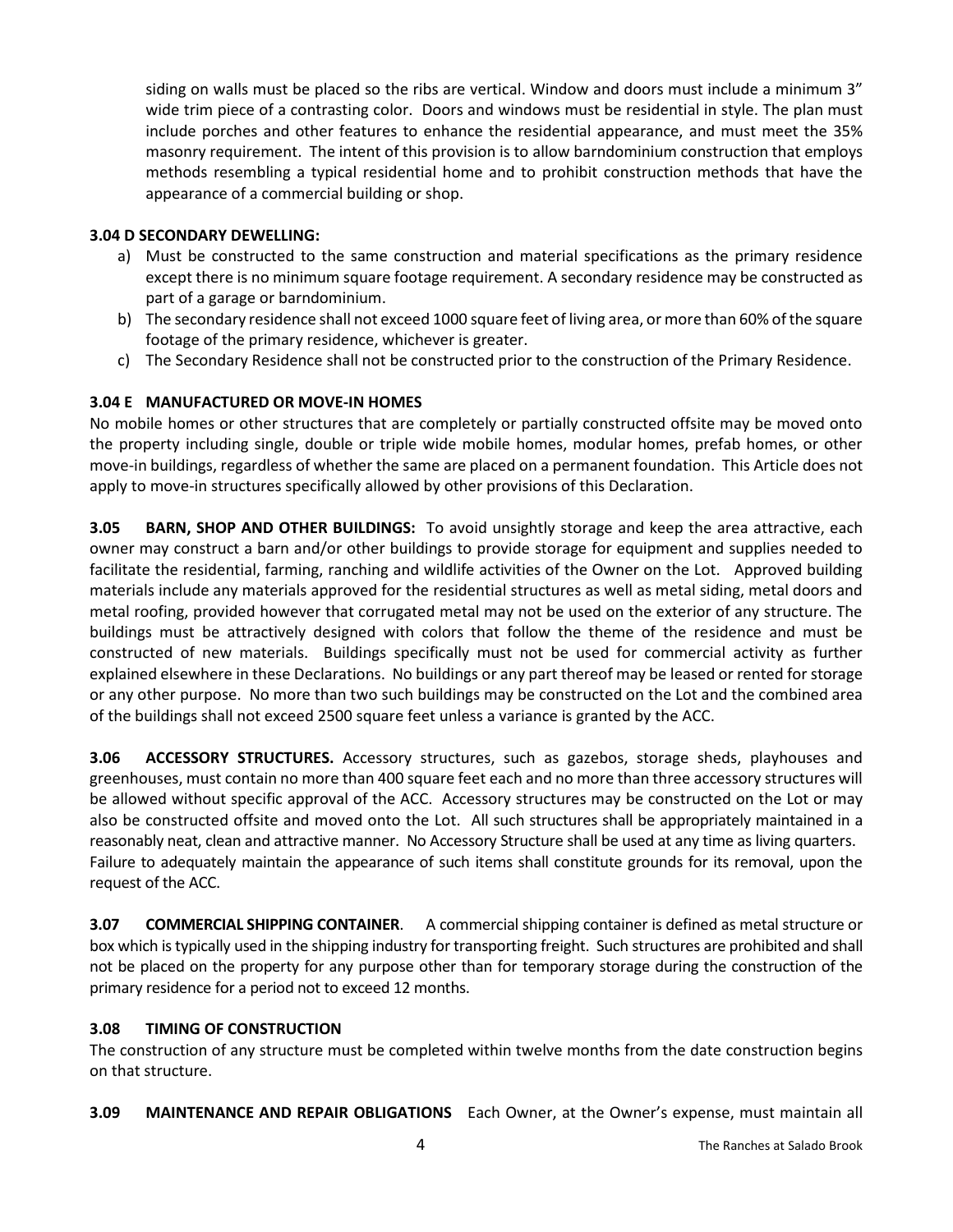improvements on his Lot, including but not limited to the dwelling, barns, storage buildings, fences, sidewalks and driveways. Maintenance includes preventative maintenance, repair as needed, and replacement as needed. Each Owner is expected to maintain his Lot's improvements at a level, to a standard, and with an appearance that is commensurate with the neighborhood. Specifically, each Owner must repair and replace worn, rotten, deteriorated and unattractive materials, and must regularly repaint all painted surfaces, and keep yard areas regularly mowed.

**3.10 SEPTIC SYSTEMS**. Installation of any septic-tank soil-absorption sewage-disposal system shall be in accordance with minimum recommendations by the division of Sanitary Engineering, Texas State Department of Health and inspected by a duly authorized agent of the Williamson County Health Department.

#### **ARTICLE 4 – USE RESTRICTIONS**

#### **4.01 ANIMAL RESTRICTIONS.**

Horses, cattle, mules, donkeys, goats and sheep may be kept on Lots, provided no more than one livestock unit per acre of land may be maintained on each Lot. A mature cow, donkey, mule or horse shall constitute one livestock unit. A young calf, young colt, sheep or goatshall each constitute one-half of a livestock unit. Chickens or turkeys shall be allowed as long as such birds are kept in a coup and do not exceed 5 birds per acre. Pigs and hogs are not allowed on any lot unless the pig or hog is being raised as a show animal in a youth program such as 4H, FFA, FHA, or other area youth livestock programs and then no more than a total of three with such animals housed in a suitable pen, barn or other such facility that is maintained in a clean manner. Dogs, cats or other household pets not to exceed a total of six (6) in number (exclusive of unweaned offspring), may be kept on the lot provided they are kept in a manner that confines the pet on the Owner's lot and the pet does not disturb the peaceful enjoyment of the Residents of other Lots. All livestock and pets must be registered, licensed and inoculated against disease as required by law.

#### **4.02 BUSINESS USE**

Except as may be specifically permitted herein, the property shall be used only for residential purposes and small farming and/or ranching activities and/or wildlife enhancement activities. Resident may use a dwelling or other allowed structure for business uses, provided that: (1) the uses are incidental to the primary use of the Lot as a residence and/or ranch; (2) the uses conform to applicable governmental ordinances; (3) the uses do not entail visits to the Lot by employees or the public in quantities that materially increase the traffic to and from the Lot; and (4) the uses do not interfere with the residential use and enjoyment of neighboring Lots by other residents.

Specifically prohibited are businesses that involve manufacturing, fabrication, storing of dangerous materials, leasing of space for storage, commercial breeding or poultry operations, and sales that generate traffic. Also prohibited are any business signs. No garage sale, yard sale, moving sale, rummage sale or similar activity may be conducted on any Lot for a period that exceeds 5 days and no more than two such sales may be conducted in a calendar year.

#### **4.03 VEHICLES**

The term "vehicles", as used herein, refers to all vehicles including, without limitation, automobiles, trucks, motor homes, recreational vehicles, boats, trailers, motorcycles, mini-bikes, scooters, go-carts, campers, buses, and vans, including such vehicles with the motor removed.

Any vehicle designed for use on public roadways that is parked in Public View must be currently registered, currently inspected, and must be parked on a concrete, asphalt or gravel parking pad or driveway. No more than five such vehicles may be parked in Public View on a continuing basis. This is not intended to limit the number of guest who make temporarily park on the premises. Vehicles must be kept neat and clean in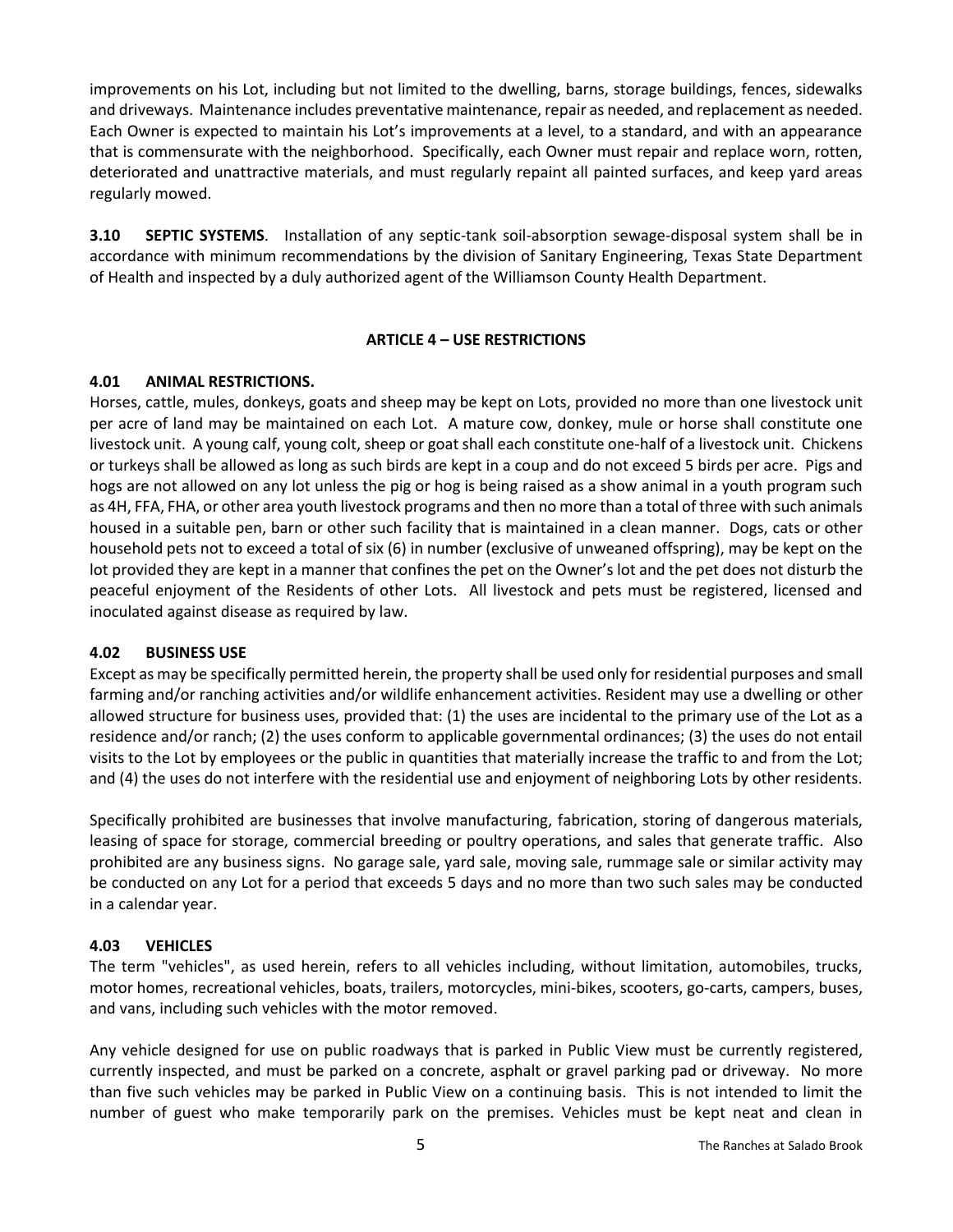appearance, parked on an appropriately prepared pad and the area around them is mowed and maintained in a reasonable manner.

No junk, wrecked, damaged or inoperable vehicle of any type may be kept on the premises except inside an enclosed garage, barn or other approved structure. Vehicle repairs that are performed in Public View must be completed within five days.

Commercial vehicles rated larger than a Class Six (6) may not be parked on the premises in Public View except on a short-term basis as needed for delivery purposes or during construction. This prohibition includes tractortrailer type trucks.

Nothing in this section is intended to prevent the parking of operable farm equipment on this Lot the equipment and area are kept reasonably clean, well maintained, and neat in appearance.

**4.04 RECREATIONAL VEHICLES.** No more than one Recreational Vehicle (RV) equipped with living space may be kept on the premise in Public View, and then only after the primary residence has been built, provided however that prior to construction of the primary residence (1) one RV may be used on a temporary basis for a period not to exceed a total of 90 days in one calendar year, after which the RV must be removed from the premises, and (2) one RV may be used as living quarters during home construction for a one-time period not to exceed twelve months. The RV must be less than 15 years old and must at all times be maintained in a clean and attractive manner to prevent algae growth, dis-repair, flat tires, etc.

**4.06 STORAGE AND DISPOSAL OF GARBAGE AND REFUSE**. No Lot shall be used or maintained as dumping ground for rubbish. Trash, garbage and/or other waste materials shall only be kept in sanitary containers constructed of metal, plastic or masonry materials with sanitary covers or lids, and such waste materials must be removed on a weekly basis by Owner or by an approved disposal service. Such facilities and containers for the storage or disposal of such waste materials shall be kept in clean and sanitary condition.

No Lot shall be used for the open storage of any materials whatsoever, which storage is visible from the street, except that new building materials used in construction may be maintained thereon for a reasonable time, so long as the construction progresses without undue delay, until the completion of the improvements, after which these materials shall either be removed from the Lot or stored out of Public view. All such materials, personal property, and other items shall be stored out of public view when not in use.

**4.07 FIREARMS.** The discharge of firearms is strictly prohibited anywhere on the Property.

**4.08 SIGNS**. No sign or emblem of any kind may be kept or placed upon any Lot or mounted, painted, or attached to any fence without the approval of the ACC, with the following exceptions:

(a) **For Sale Signs**. An Owner may erect one (1) sign on his Lot, not exceeding 2' x 3' in area and no more than four feet high advertising the property for sale.

(b) **Declarant's and Builders Signs**. Declarant and Builders may erect and maintain a sign or signs deemed reasonable and necessary for the construction, development, operation, promotion, leasing and sale of the Lots and new homes.

(c) **Gate or Entry** – The gate or entry may include the owner's name or an alternate ranch name if such name is approved by the ACC.

**4.09 ANNOYANCE** Each resident must exercise reasonable care to avoid making loud, disturbing or objectionable noises or noxious odors that disturb Residents of neighboring Lots. No Lot be used in any way that: (1) may reasonably be considered annoying to neighbors; (2) may endanger the health or safety of residents of other Lots; or (3) violates any law.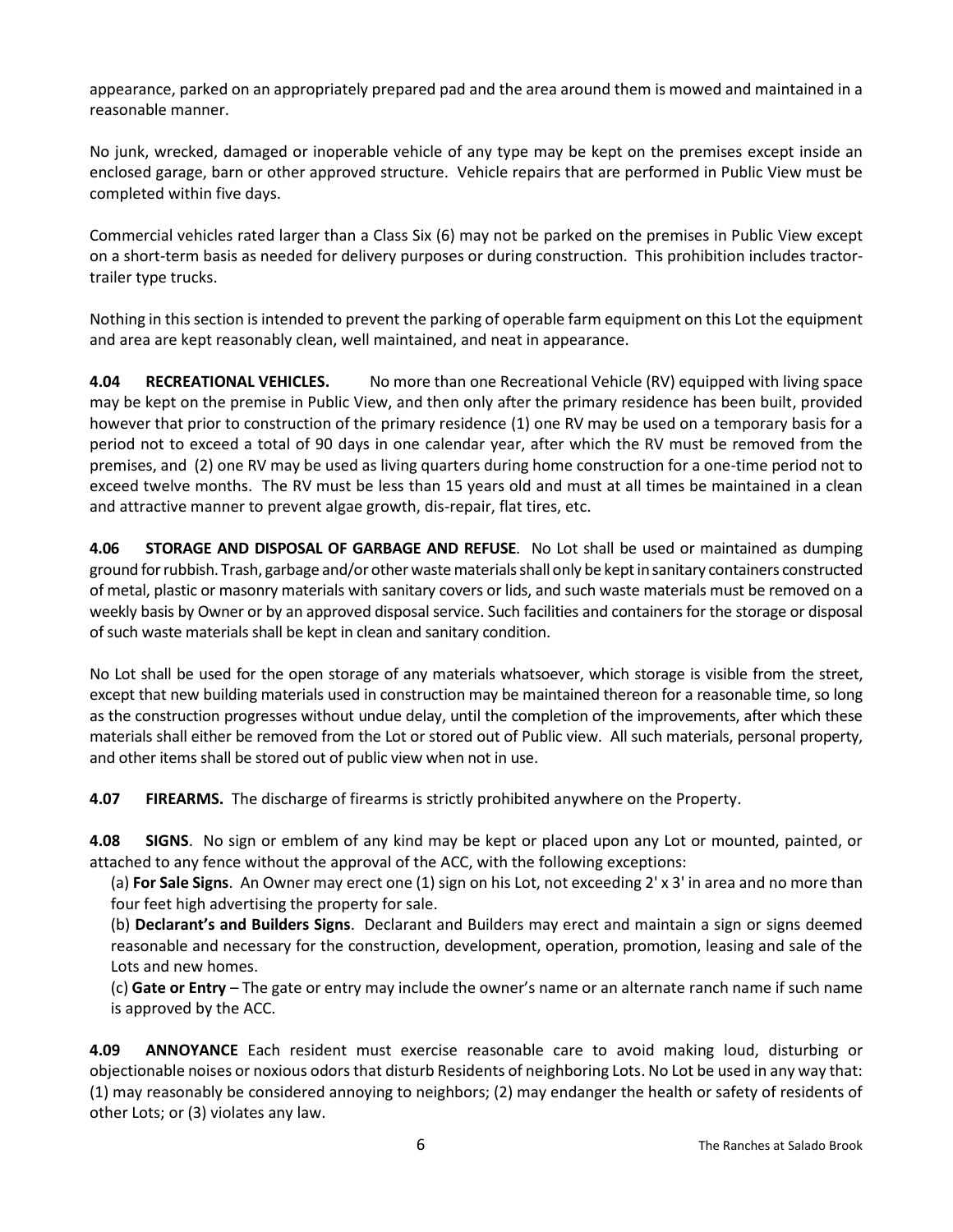**4.11 OIL AND MINING OPERATIONS**. No oil drilling, oil development operation, oil refining, quarrying, or mining operations of any kind shall be permitted upon or in any Lot, nor shall oil wells, tanks, tunnels, mineral excavations or shafts be permitted upon or in any Lot. The excavation and removal of rock, stone, sand, gravel or aggregate is prohibited except as necessary for construction of driveways, buildings or improvements on the Lot. Notwithstanding however that Declarant reserves the right to remove soil, limestone, rock and aggregate on property owned by declarant provided that upon completion of such removal the grade is finished in a manner to be continuous with the adjoining lots.

# **ARTICLE 5 - Architectural Control Committee (ACC**).

**5.01 MEMBERS.** Declarant does hereby establish the Architectural Control Committee (ACC) for the purposes described in this Declaration and for the Property described in Exhibit A. As long as Declarant owns any portion of the Property described in Exhibit A, Declarant has the sole right to act as or to appoint all members of the ACC. Afterwards, the ACC shall consist of three members, of which each member must be the owner of a separate Lot within the Ranches of Salado Brook Subdivision. Members shall be elected by majority vote of the lot owners, with each lot having one vote. Members shall serve until their death, resignation or replacement. Upon the death or resignation of any member, the remaining members shall have authority act on behalf of ACC until a replacement member is be elected. Any four lot owners may call for a meeting to elect new committee members by providing written notice to all property owners a minimum of 10 days in advance of the meeting. No more than one such election may be called within a twelve month period except as necessary to fill a vacancy. The ACC, and/or its members, shall be free from liability for actions within the scope of the ACC's function.

**5.02 WRITTEN APPROVAL REQUIRED.** No building or any structure or improvement shall be constructed, erected, or placed on any Lot nor shall any exterior additions or changes or alterations be made prior to written approval by the ACC as to quality, workmanship and materials, harmony of external design and location in relation to surrounding structures and topography, and compliance with the Restrictions.

**5.03 PLAN SUBMITTAL.** Plans and specifications, including site plan, must be submitted to and approved in writing by the ACC prior to any construction. An 11"X17" copy of plans, including site plan, floor plan, and elevations of initial construction of residences and the accompanying improvements shall be filed with the ACC by delivery to 3910 Sequoia Trail West, Georgetown, TX 78628 or such other location as Declarant or the ACC may designate.

The ACC has the right to disapprove exterior elevations that it deems inappropriate for any reason, in its sole and absolute discretion, even though plans may comply with all other restrictions. ACC approval is required for any exterior color change, and the proposed color(s) must be compatible with the aesthetics of the neighborhood.

**5.04 PLAN APPROVAL.** Approval shall be granted by a majority vote of the members and the members may designate one member to sign on behalf of the committee. In the event that a fully completed ACC application is submitted as provided herein, and the ACC shall fail either to approve or reject, in writing, such application for a period of thirty (30) days following such submission, then approval is presumed unless additional information has been requested.

**5.05 GUIDELINES**. The ACC may from time to time promulgate guidelines that further define and clarify the provisions of this Declaration, as well as address issues not specifically contained within this Declaration. Such guidelines shall be enforceable in the same manner as provided for the enforcement of this Declaration.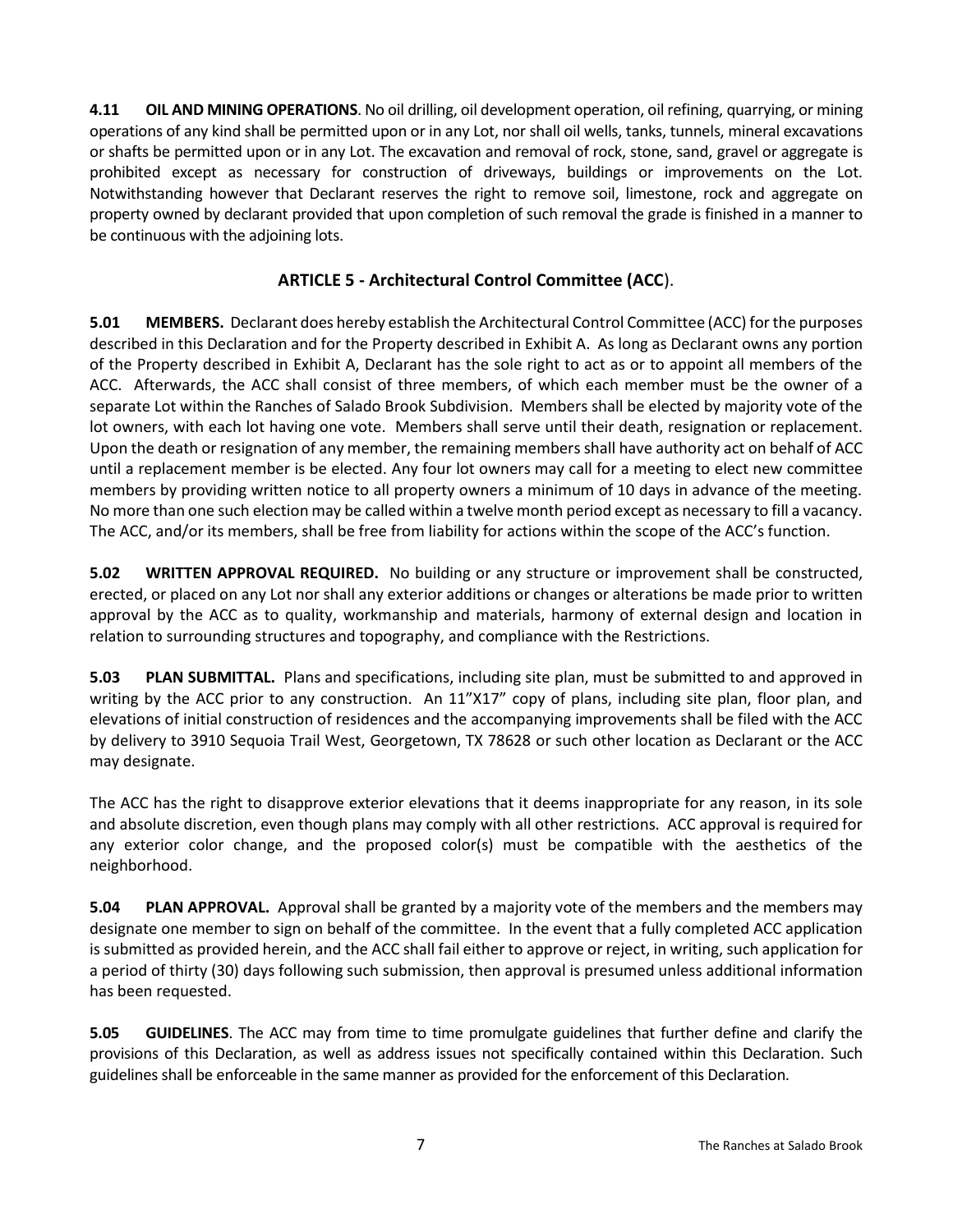**5.06 VARIANCES**. The ACC is expressly granted the authority, in its discretion, to permit variances from the effect of a particular restrictive covenant. The ACC may require the submission to it of such documents and items (including, as examples but without limitation, written request for and description of the variances requested, plans, and specifications, plot plans and samples of materials) as it shall deem appropriate, in connection with its consideration of a request for a variance. If the ACC shall approve such request for a variance, the ACC may evidence such approval, and grant its permission for such variance, only by written instrument, addressed to the Owner of the Lot(s) relative to which such variance has been requested, describing the applicable restrictive covenant(s) and the particular variance requested, expressing the decision of the ACC to permit the variance, describing (when applicable) the conditions on which the variance has been approved (including, as examples but without limitation, the type of alternate materials to be permitted, or the alternate fence height approved), and signed by a majority of the current members of the ACC (or by the Committee's designated representative if one has been designated). Any request for a variance shall be deemed to have been disapproved for the purposes hereof in the event of either (a) written notice of disapproval from the ACC; or (b) failure by the ACC to respond within 20 days to the request for variance. In the event the ACC or any successor to the authority thereof shall not then be functioning, and/or the terms of the ACC shall not have succeeded to the authority thereof as herein provided, no variance from the covenants of this Declaration of Covenants, Conditions and Restrictions shall be permitted, it being the intention of Declarant that no variances be available except in the discretion of the ACC.

## **ARTICLE 6 - GENERAL PROVISIONS**

**6.01 ENFORCING THE DOCUMENTS** The Declarant and every Owner has the right to enforce all restrictions, conditions, covenants, liens and charges now or hereafter imposed by the Governing Documents. Failure by the Declarant or by any Owner to enforce a provision of the Governing Documents is not a waiver of the right to do so thereafter. Neither the Declarant nor any Owner shall not be liable to any Owner or other party for the failure to enforce any of the Governing Documents at any time.

**6.03 AMENDMENTS** Declarant shall have the sole right to amend this Declaration as long as Declarant owns any of the Lots in the Property. Afterwards amendments to this Declaration must be approved by Owners representing at least 67% of the Lots in the Property, with each Lot having one vote. The amendment must be in the form of a written instrument (1) referencing this Declaration and any amendments hereto; (2) certifying the approval of 67% of the Owners (3) be signed and acknowledged by a majority of the Lot owners, and (4) recorded in the Official Public Records of the County.

**6.04 NOTICES**. All demands or other notices required to be sent to an Owner or Resident by the terms of this Declaration may be sent by electronic, ordinary or certified mail, postage prepaid, to the party's last known address as it appears on the records of the Williamson County Appraisal District, or if no address is available, all notices may be sent to the Owner's Lot, and the Owner is deemed to have been given notice, whether or not he actually receives it.

**6.05 SEVERABILITY**. Invalidation of any provision of this Declaration by judgment or court order does not affect any other provision, which remains in full force and effect. The effect of a general statement is not limited by the enumeration of specific matters similar to the general.

**6.08 Interpretation**. Whenever used in the Governing Documents, unless the context provides otherwise, a reference to a gender includes all genders. Similarly, a reference to the singular includes the plural, the plural the singular, where the same would be appropriate.

**6.09 Duration**. Unless terminated or amended by Owners as permitted herein, the provisions of this Declaration run with and bind the Property, and will remain in effect perpetually to the extent permitted by law.